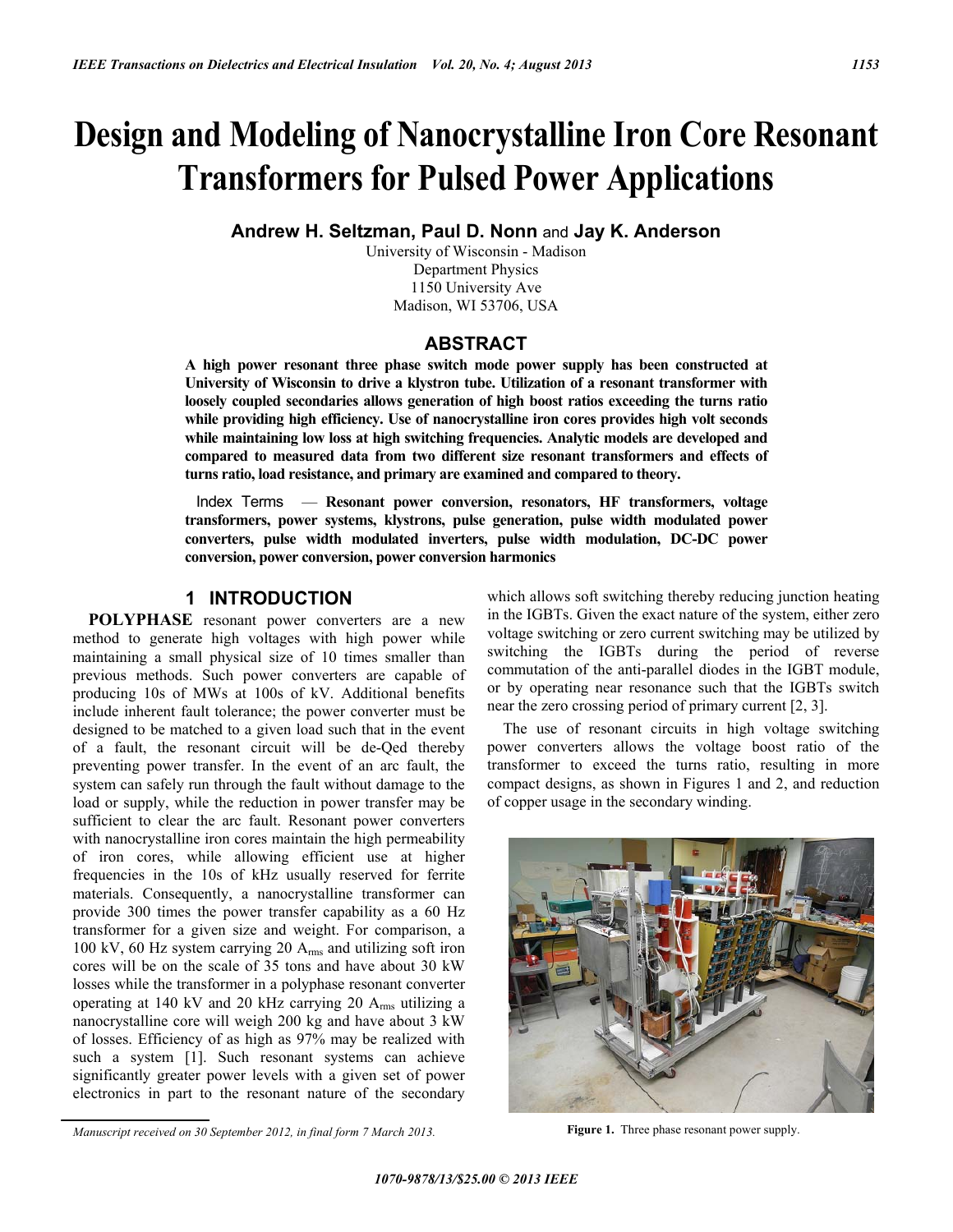The strong dependence of the boost ratio on switching frequency allows the power supply to regulate output voltage by shifting switching frequency. By switching at full duty cycle near resonance, the primary voltage and current are in phase, allowing for zero current switching (ZCS), and significant reduction of switching losses. As switching frequency moves away from resonance, the IGBT current at the switching events increases from zero, however with only two switching events per cycle, switching losses remain low [4-6].



**Figure 2.** Resonant power supply transformers.

Additional benefits of resonant topologies include the strong dependence of power transfer on a matched output load; in the event of a short circuit, the resonant circuit will be de-Qed and power transfer will automatically reduce without damage to the supply or klystron load [7-10].

The construction of such a power supply required the design of a suitable resonant transformer system utilizing a nanocrystalline core. Initially, a time consuming trial and error approach of transformer design was utilized to find the optimum turns ratio, involving the production of multiple secondaries with varying numbers of turns. Subsequently the data gathered from the multiple transformer designs was used to develop and validate numerical and analytical models of resonant transformers which may be used for future designs.

# **2 RESONANT TRANSFORMER CHARACERISTICS**

In contrast to closely coupled inductive systems, such as a tightly wound transformer with low leakage inductance, loosely coupled transformers provide a high leakage inductance that may be used to form a resonant circuit. In many cases efficient power transfer may only be attained if either or both the primary and secondary windings are capacitively compensated. In closely coupled reactive power systems, the reactive power is usually less than the real power transferred, while in certain loosely coupled systems, the reactive power can be up to 50 times the real power [11]. High leakage inductance is achieved by designing the secondary winding with a large private magnetic flux.

For use in high power density switching power supplies, a core material with high volt seconds and low loss must be used. Soft iron cores have unacceptably high loss due to their large lamination thickness and magnetic properties leading to eddy current and hysteresis losses, respectively. Ferrite cores operate efficiently at high frequency, but saturate at low magnetic flux, limiting the volt seconds per turn that may be carried by the core. The use of nanocrystalline or amorphous cores allows for high saturation flux providing adequate volt seconds per turn for high power density applications while providing low losses at high frequency [12-14].

Resonant transformers for klystron power supply applications have traditionally been designed with a tightly wound, low impedance primary made of either a copper strap winding or Litz wire. The secondary is loosely wound to generate a large private magnetic flux and achieve the necessary leakage inductance. A resonator capacitor is placed in parallel with the secondary and the inductance and capacitance are tuned to achieve the desired resonant frequency and boost ratio.

Further benefits of resonant transformers include reduction of switching harmonics. While a non-resonant transformer will couple higher harmonics from a square wave input into the secondary, a resonant system will only couple them at the turns ratio, while only the fundamental harmonic will be passed at the boost ratio, providing a sinusoidal waveform to the rectifier. This can reduce switching harmonics by a factor of the (boost ratio) / (turns ratio) which is routinely on the order of 10:1.

### **3 RESONANT TRANSFORMER DESIGN**

Two transformer designs are presented, one "large core resonant transformer" for use on the power supply with a 63mm width by 44mm depth core cross section and a 114mm width by 228 mm height window area utilizing a nanocrystalline "Namlite" core, and a "small core resonant transformer" for further testing of analytic models with a 25 mm by 25 mm core cross section and a 100 mm by 100mm window area utilizing an amorphous "Metglas" 2605SA1 core. The small core transformer was tested with both low resistance and high resistance primary windings to evaluate the effect of primary resistance on transformer resonance. Both transformers examined herein have a parallel pair of 10 turn primary windings on each leg of the C-core and a parallel pair of secondaries. All quoted leakage inductance is the inductance of the two secondaries in parallel.



**Figure 3.** Large core resonant transformer.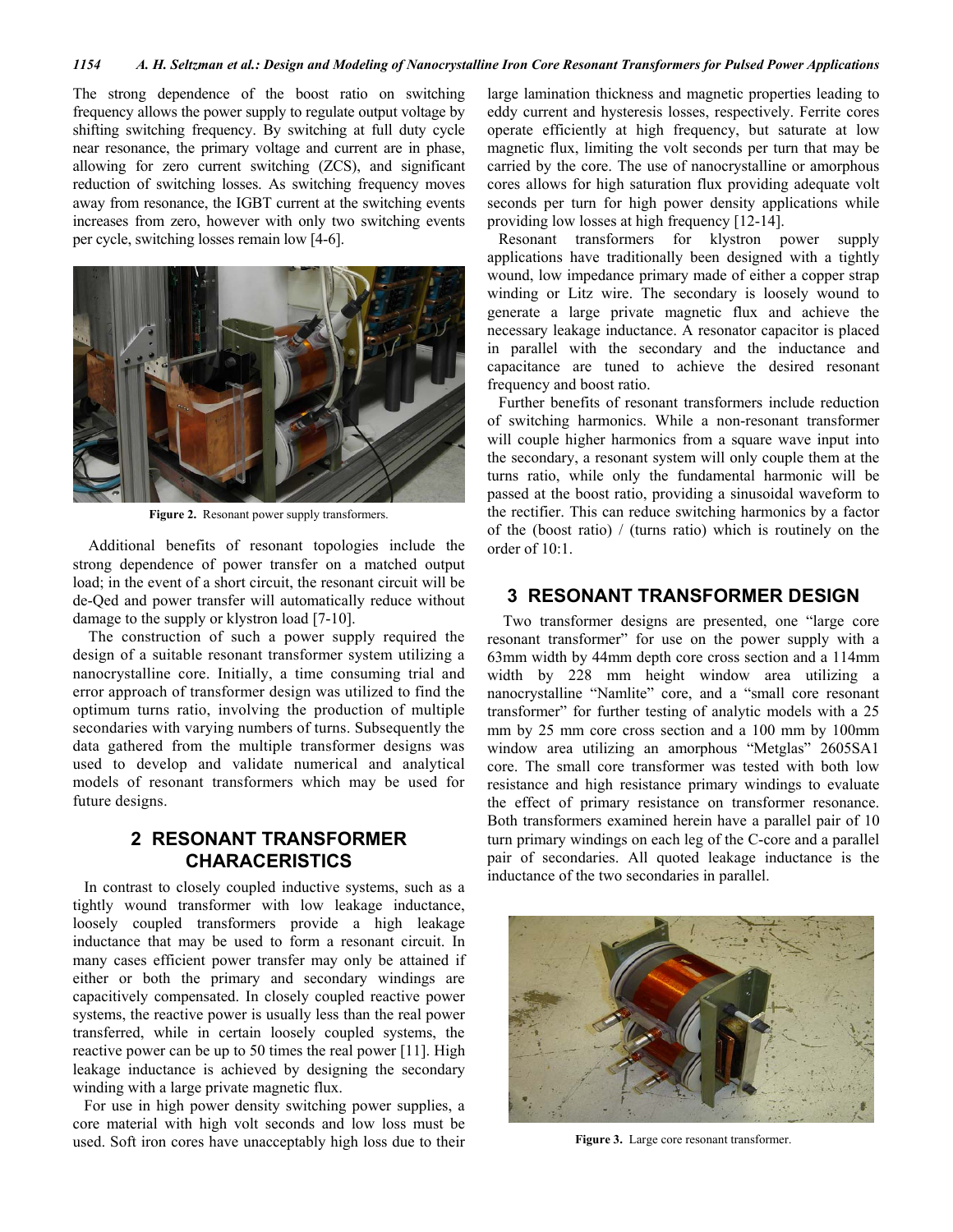#### **3.1 LARGE CORE TRANSFORMER TESTING**

A set of three transformers, as shown in Figures 3 and 4, with loosely coupled resonant secondaries are used to drive the klystron tube through a doubling rectifier.

Each transformer is built around a nanocrystalline iron core that allows low loss operation at high switching frequencies while providing a high saturation flux when compared to ferrite materials. The primaries consist of a parallel pair of 10 turn copper strap coils, wound around a polycarbonate form and held in close proximity to the cores. Each winding used a 0.8 mm thick, 12.5 mm wide copper strap, wound in a helical manner around a 6.4 mm thick polycarbonate coil form. The secondaries consist of a parallel pair of 165 mm diameter, 136 turn coils made out of 0.68 mm diameter solid enamel coated wire and have a parallel 50 nF capacitor resonator. For added current handling capability, each secondary consists of two layers of wire, connected in parallel at the ends of the windings and separated by Mylar insulation. Individual oil jackets enclose each secondary as shown in Figure 4; providing insulation, cooling and preventing corona discharge on the windings. Further suppression of corona discharge is accomplished by grounding the cores to prevent charge buildup and placing a faraday screen consisting of conductive copper tape on the inside surface of the secondary oil tank to prevent displacement current from the windings from capacitively coupling to the core or surrounding air.



**Figure 4.** Large core resonant transformer assembly diagram.

The final transformer design was obtained through trial and error, testing secondary windings with 76 through 156 turns until a final design with suitable inductance for the desired resonant frequency and maximum boost ratio was obtained, as shown in Figures 5 and 6.



**Figure 5.** Boost ratio for the large core resonant transformer with a 1.8k ohm load.



**Figure 6.** Boost ratio for the large core resonant transformer with an 820  $\Omega$ load.

Analytical and numerical models for the transformer's transfer function were derived and compared to measured data. The final version of the transformer was chosen to have a 136 turn secondary, a primary leakage inductance of 8 µH, a primary magnetizing inductance of 1.69 mH, a secondary referred total leakage inductance of 1.36 mH, a primary series resistance of 27.3 m $\Omega$ , and a secondary series resistance of 1.2  $\Omega$ . A spice model of the transformer is presented in Figure 7.



A simplified model of the transformer may be obtained by approximating that the magnetizing inductance is infinite, which remains valid as long as the transformers are run without saturating the cores, that primary resistance and leakage inductance is negligible, and that the cores are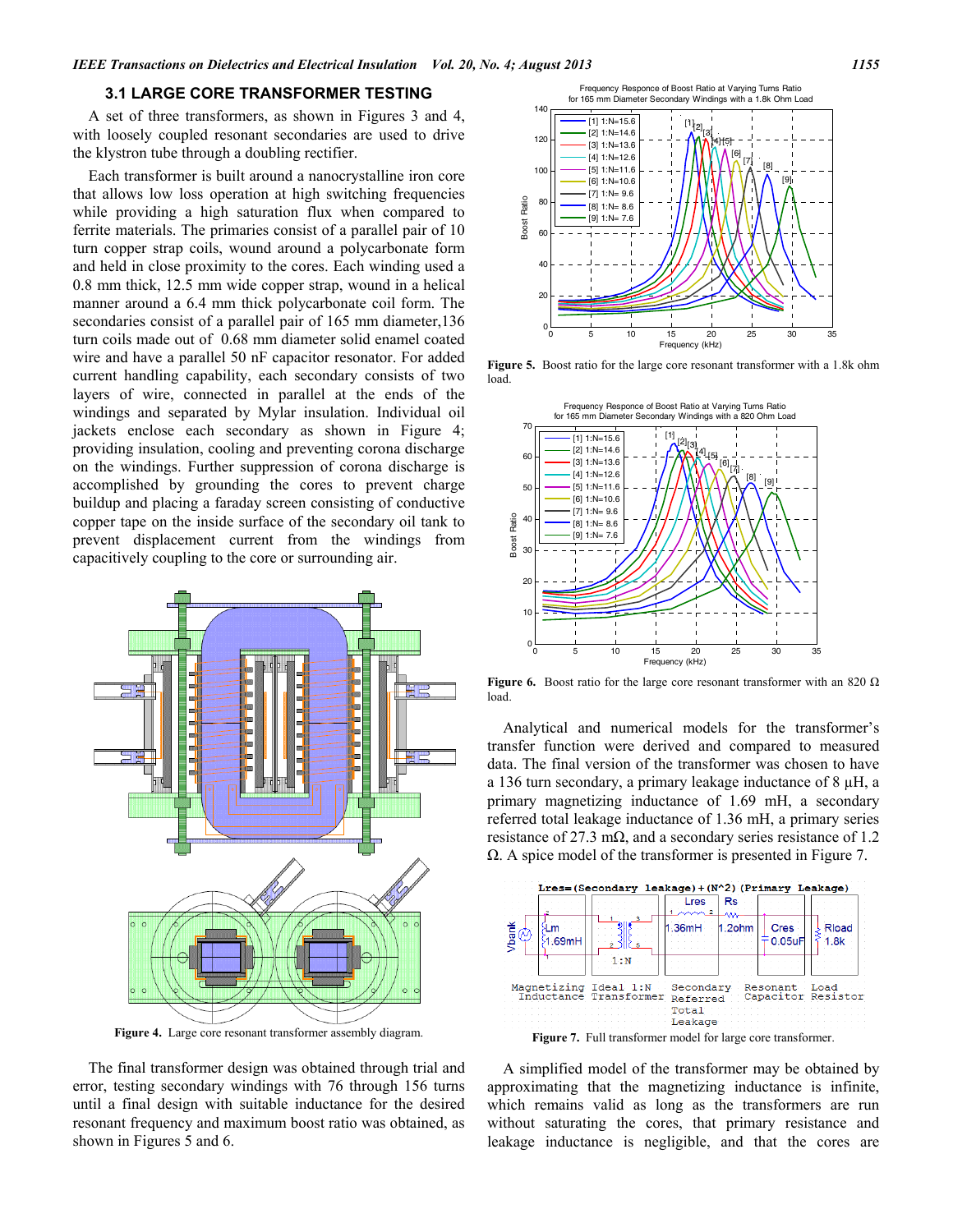magnetically lossless. The system may then be modeled as a resonant LC tank circuit driven by a voltage equal to the primary voltage times the turns ratio as shown in Figure 8.



**Figure 8.** Simplified transformer model for large core transformer.

An analytical model for the inductance of a loosely coupled transformer was obtained by modifying the Wheeler formula for a short solenoid [15] to obtain leakage inductance. Assuming an ideal model of the transformer where magnetic flux is entirely excluded from the core and primary of the transformer when the primary is shorted, the Wheeler formula is modified by subtracting the total core cross sectional area, denoted "Acore", from the cross sectional area of the secondary winding as shown in equation (1) where "r" is coil radius, "h" is coil height, and "Acoil" is coil area.

$$
L_{wheeler} = \frac{10\mu_0 N^2 \left( A_{coil} - A_{core} \right)}{\left( 9r_{coil} + 10h_{coil} \right)}
$$
(1)

The resulting formula, called the "Wheeler compensated area" formula herein, predicts the leakage inductance of the transformer with high accuracy when compared to the Wheeler formula without area compensation and the long solenoid approximation as shown in Figure 9.



**Figure 9.** Measured and analytical models of secondary winding leakage inductance for the large core transformer.

An analytical model of the transformer's transfer function was developed and compared to experimental data. The transformer model may be simplified to a secondary referred model consisting of a voltage source of N times the primary voltage connected across a resonant circuit including an inductor of finite ESR with inductance calculated from the Wheeler compensated area formula, and an ideal capacitor with a load resistor connected in parallel across the capacitor as shown in equation (2).

$$
\frac{V_{\text{sec}}}{V_{\text{pri}}} = \frac{N}{\left[1 + \left(R_{\text{inductor}} + j\omega L_{\text{res}}\right)\left(\frac{1}{R_{\text{load}}} + j\omega C_{\text{res}}\right)\right]} \tag{2}
$$

The resulting transfer function predicts the boost ratio of the transformer over the desired frequency range to reasonable accuracy as shown in Figure 10.



**Figure 10.** Measured and analytical models of boost ratio for the large core transformer.

The boost ratio at resonance for two different load resistances is shown in Figure 11. As seen in Figure 10, the boost ratio predicted by the analytical formula is consistently higher than the measured values. Note that the model using equation (2) uses the DC resistance of the secondary and does not include skin effects or finite primary resistance which may contribute to the overshoot of the predicted boost ratio at resonance when compared to experimental data.



**Figure 11.** Measured and analytical models of boost ratio at resonance for varying turns ratio for the large core transformer.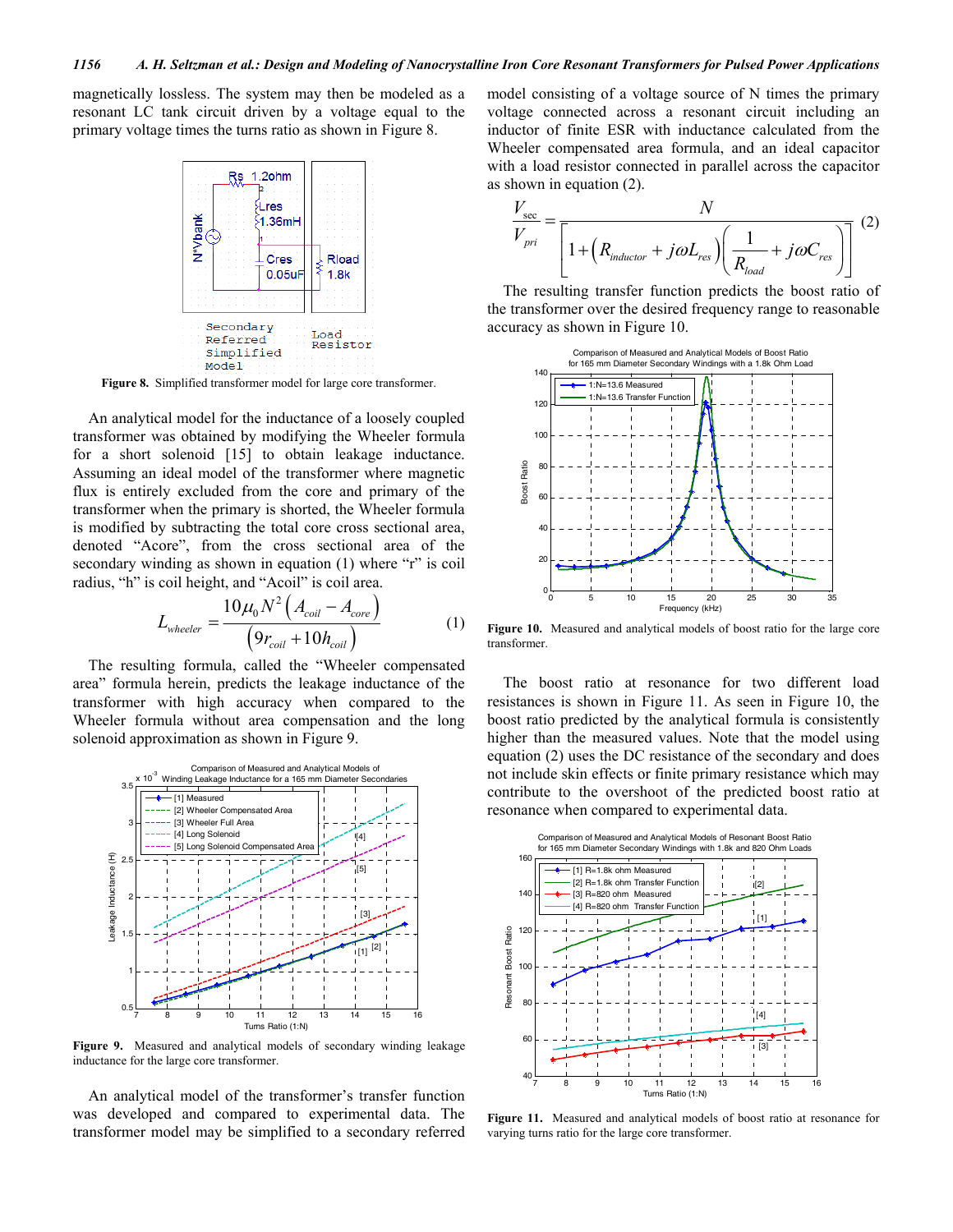The resonant frequency of a RLC circuit with the load resistance in parallel with the capacitance [16] is given in equation (3).

$$
F_{res} = \frac{1}{2\pi} \sqrt{\frac{1}{L_{res}C_{res}} - \frac{1}{(R_{load}C_{res})^2}}
$$
(3)

When the value of inductance from the Wheeler compensated area formula is used the predicted resonant frequency matches the measured value as seen in Figure 12.



**Figure 12.** Measured and analytical models of resonant frequency as a function of turns ratio for the large core transformer.

As the load resistance is varied while the transformer is driven at resonant frequency, the boost ratio varies as shown in Figure 13. The transfer function model of the transformer accurately predicts the boost ratio over a wide range of load resistances. The knee at high load resistances is due to the finite resistance of the inductor limiting the maximum attainable boost ratio.



**Figure 13.** Measured and analytical models of boost ratio at resonance for varying load resistance for the large core transformer.

#### **3.2 SMALL CORE TRANSFORMER TESTING**

A small resonant transformer utilizing an amorphous "metglas" core, as shown in Figures 14 and 15, was constructed and tested to verify that the analytical formulas

are not affected to any great extent by scaling of the transformer size. The secondaries consist of a parallel pair of 102 mm diameter windings with a secondary series resistance of 0.9  $\Omega$  for the 90 turn version. Further, two separate primaries, one with a 2.5 m $\Omega$  ESR, denoted "Low R" and the other with a 48 mOhm ESR, denoted "High R", as shown in Figure 16 were used to determine the effect of primary resistance on transformer performance.



**Figure 14.** Small core resonant transformer.



**Figure 15.** Small core resonant transformer assembly diagram.

Boost ratio for the small core transformer was measured for both Low R and High R primary windings. It was shown that the increase in primary resistance incurred by using a small gauge wire significantly degraded the performance of the resonant circuit, particularly for high turns ratios as shown in Figure 17.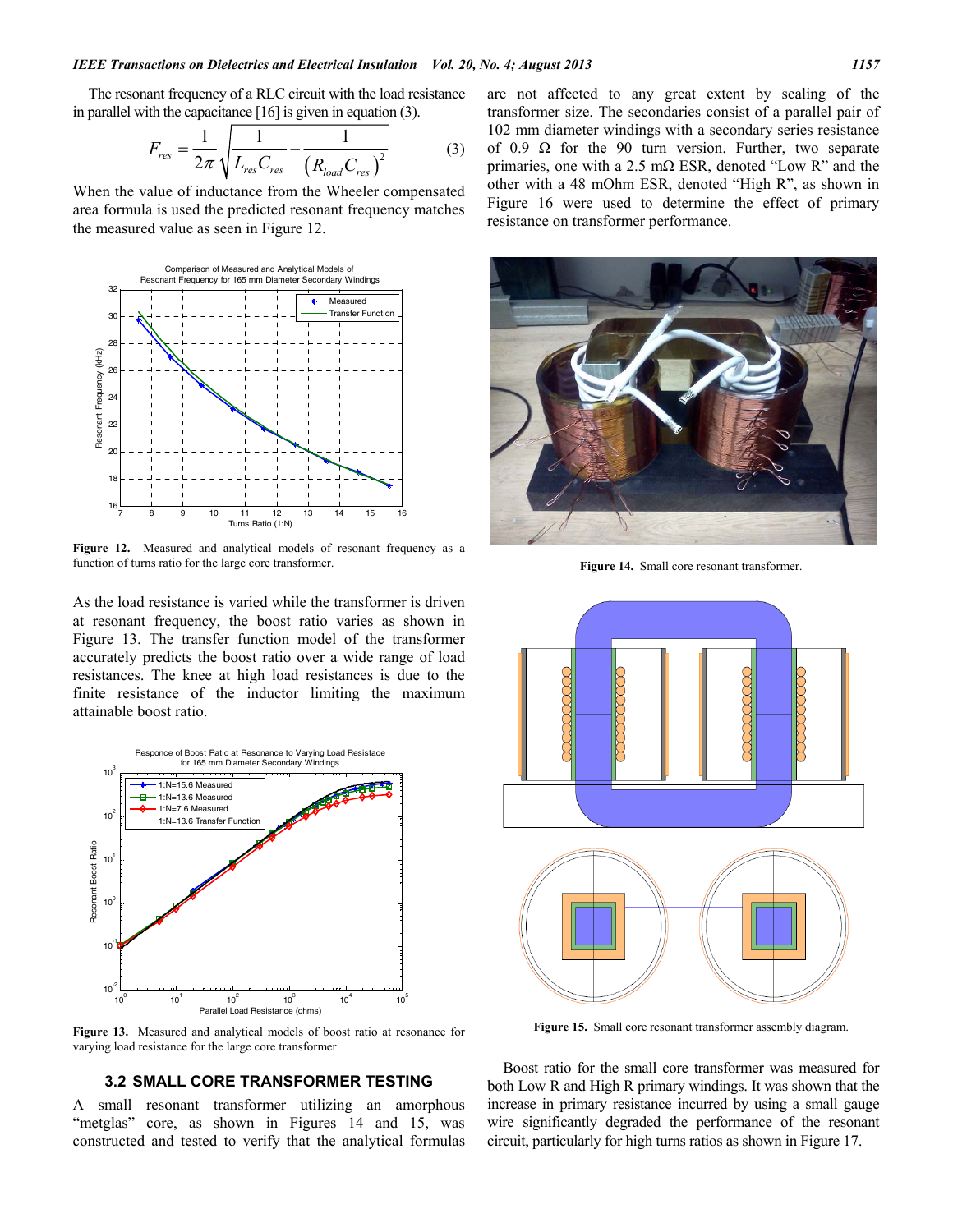

**Figure 16.** Low R and High R primary windings.



**Figure 17.** Boost ratio for the small core resonant transformer with a 1 k  $\Omega$ load for Low R and High R primary windings.

While the analytical model accurately predicts leakage inductance for the low resistance Low R winding, the higher resistance High R winding diverges from the prediction particularly at high turns ratios as shown in Figure 18.



**Figure 18.** Measured and analytical models of secondary winding leakage inductance for the small core transformer.

 The higher resistance primary greatly reduces the boost ratio, and increases secondary leakage inductance leading to a lower boost ratio and resonant frequency as shown in Figures 19 and 20. The higher effective leakage inductance is due to the higher resistance primary's inability to effectively screen magnetic flux from the secondary winding out of the transformer core. The current driven in the primary is dissipated by the resistance leading to a lower Q circuit and lower boost ratio at resonance. The high Q of the transformer with the Low R winding leads to difficulties measuring the peak boost ratio values, leading to the lower measured boost ratios for high turns ratios seen in Figure 20. Resonant frequency is measured and compared to the analytical model in Figure 21.



**Figure 19.** Measured and analytical models of boost ratio for the small core transformer with a 1k ohm load for Low R and High R primary windings.



**Figure 20.** Measured and analytical models of boost ratio at resonance for varying turns ratio for the small core transformer.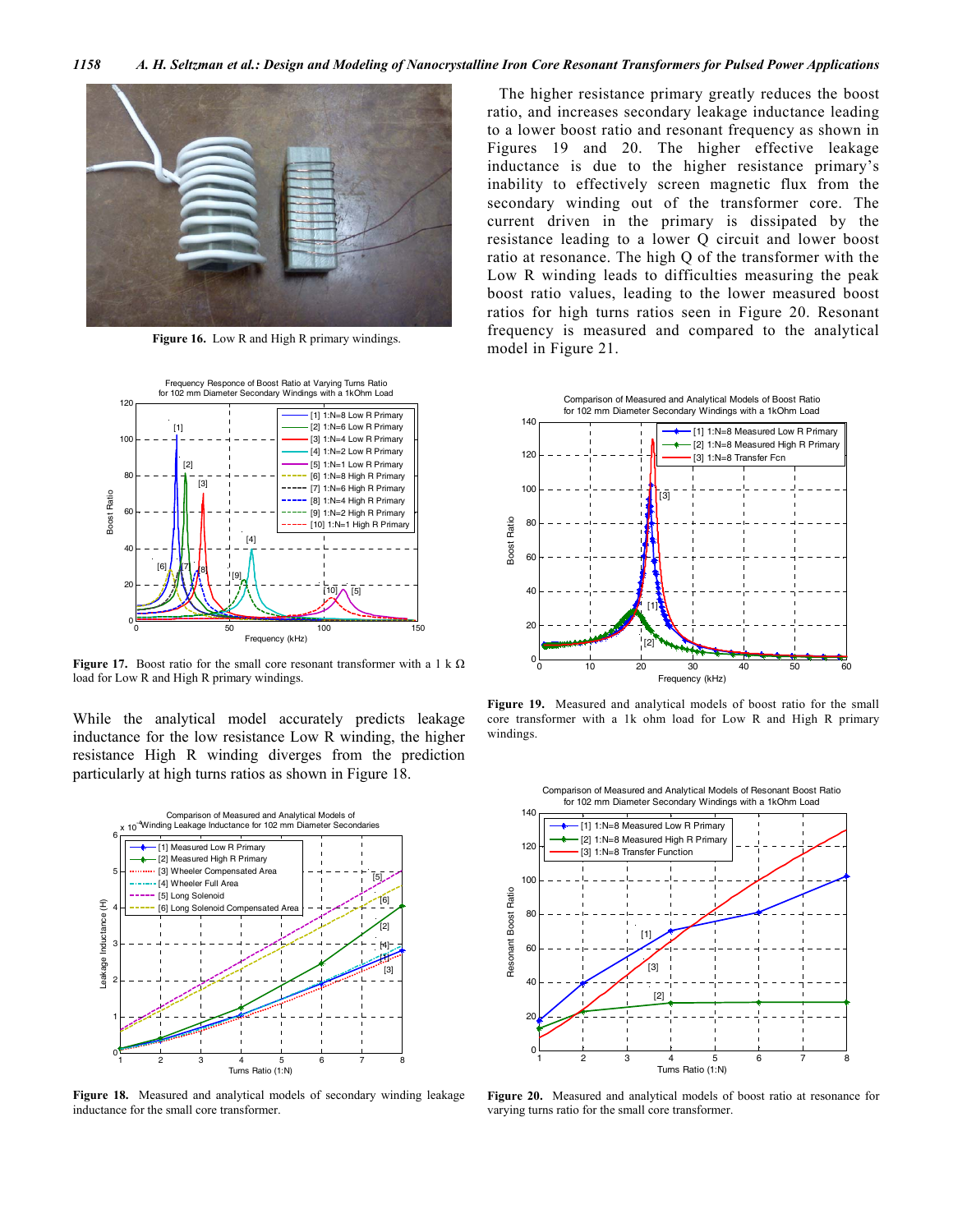

**Figure 21.** Measured and analytical models of resonant frequency as a function of turns ratio for the small core transformer.

## **4 DESIGN CONSIDERATIONS**

When designing a high voltage resonant transformer, several considerations must be taken into account. At resonance the primary will be carrying a very large current at high frequency. For proper modeling and good performance of a resonant transformer, it is necessary to ensure low primary resistance to completely screen out privatized secondary magnetic flux from the core. The use of Litz wire on the primary, or independently insulated layered copper straps will decrease skin effect induced resistance at high frequencies and greatly improve performance.

For the analytical models presented herein, the DC resistance of the secondary is used and does not include skin effects or finite primary resistance which may contribute to the overshoot of the predicted boost ratio at resonance when compared to experimental data. The use of a low resistance primary will ensure accurate modeling of transformer performance.

## **5 CONCLUSION**

The use of the analytical models presented in this paper will allow rapid design of loosely coupled transformers without the use of time consuming trial and error methods by providing accurate predictions of leakage inductance, resonant frequency, maximum boost ratio, and transfer function shape. For accurate modeling of resonant transformers and optimum performance, it is imperative to keep primary winding resistance low.

# **ACKNOWLEDGMENT**

The authors thank Los Alamos National Lab for donating components to the project and William A Reass for developing the precedent of using resonant boost in klystron power supplies. This work is supported by the Department of Energy (DOE), USA.

## **REFERENCES**

- [1] W.A. Reass, D.M. Baca, R.F. Gribble, D.E. Anderson, J.S. Przybyla, R. Richardson, J.C. Clare, M.J. Bland and P.W. Wheeler, "High-Frequency Multimegawatt Polyphase Resonant Power Conditioning", IEEE Trans. Plasma Sci.*,* Vol. 33, No. 4, pp.1210-1219, 2005.
- [2] W.A. Reass, D.M. Baca, M.J. Bland, R.F. Gribble, H.J. Kwon, Y.S. Cho, D.I. Kim, J. McCarthy and K.B. Clark, "Operations of polyphase resonant converter-modulators at the Korean Atomic Energy Research Institute", IEEE Trans. Dielectr. Electr. Insul., Vol. 18, No. 4, pp. 1104-1110, 2011.
- [3] W.A. Reass, J.D. Doss and R.F. Gribble, "A 1 megawatt polyphase boost converter-modulator for klystron pulse application", Pulsed Power Plasma Science (PPPS), Vol. 1, pp. 250–253, 2001.
- [4] D.M. Divan and G. Skibinski, "Zero-switching-loss inverters for highpower applications", IEEE Trans. Industry App., Vol. 25, No. 4, pp. 634-643, 1989.
- [5] G. Hua and F. C. Lee, "Soft-switching techniques in PWM converters," IEEE Trans. Indust. Electronics, Vol. 42, No. 6, pp. 595- 603, 1995.
- [6] M. J. Bland, J. C. Clare, P. Zanchetta, P.W. Wheeler and J.S. Pryzbyla, "A high frequency resonant power converter for high power RF applications", European Conf. Power Electronics and Applications, pp. P.1-P.10, 2005.
- [7] W.A. Reass, D.M. Baca, J.D. Doss and R.F. Gribble, "Design technology of high-voltage multi-megawatt polyphase resonant converter modulators", IEEE Industrial Electronics Soc. (IECON), 29th Annual Conf., Vol. 1, pp.96-101, 2003.
- [8] W.A. Reass, J.D. Doss, M.G. Fresquez, D.A. Miera, J.S. Mirabal and P. J. Tallerico, "A proof-of-principle power converter for the Spallation Neutron Source RF system", Particle Accelerator Conf., Vol. 1, pp. 426-428 1999
- [9] W.A. Reass, D. L. Borovina, V.W. Brown, J.D. Doss, R.F. Gribble, T. W. Hardek, M.T. Lynch, D.E. Rees, P.J. Tallerico and D.E. Anderson, "The polyphase resonant converter modulator system for the Spallation Neutron Source linear accelerator", 25th Int'l. Power Modulator Sympos., pp. 684-688, 2002.
- [10] D.E. Anderson, J. Hicks, M. Wezensky, D. Baca and W.A. Reass, "Operational Performance of the Spallation Neutron Source High Voltage Converter Modulator and System Enhancements", 27th Int'l. Power Modulator Sympos., pp. 427-430, 2006.
- [11] O.H. Stielau and G.A. Covic, "Design of loosely coupled inductive power transfer systems", Int'l. Conf. Power System Technology (PowerCon), Vol. 1, pp. 85-90, 2000.
- [12] Z.M. Shafik, K.H. Ahmed, S.J. Finney and B.W. Williams, "Nanocrystalline cored transformer design and implementation for a high current low voltage dc/dc converter", 5th IET Int'l. Conf. Power Electronics, Machines and Drives (PEMD), pp. 1-6, 19-21 2010.
- [13] T. Filchev, F. Carastro, P. Wheeler and J. Clare, "High voltage high frequency power transformer for pulsed power application", 14th Int'l. Power Electronics and Motion Control Conf., pp. T6-165,T6- 170, 2010
- [14] S. Wei, W. Fei, D. Boroyevich and C.W. Tipton, "High-Density Nanocrystalline Core Transformer for High-Power High-Frequency Resonant Converter", IEEE Trans. Indust. Appl., Vol. 44, No. 1, pp. 213-222, 2008.
- [15] H.A. Wheeler, "Formulas for the Skin Effect", Proc. IRE, Vol. 30, No. 9, pp. 412-424, 1942.
- [16] K.L. Kaiser, *Electromagnetic Compatibility Handbook*, CRC Press, pp5.25-2.56, 2004.



**Andrew H. Seltzman** (M'12) was born in Raleigh, North Carolina in 1985. He received the B.S. degrees in physics and electrical engineering from the Georgia Institute of Technology, Atlanta, Georgia, USA in 2008, and the M.S. degree in electrical engineering from the University of Wisconsin, Madison, in 2012. He is currently at the University of Wisconsin, working on a Ph.D. in plasma physics with a focus on RF heating and

current drive on Madison Symmetric Torus. Mr. Seltzman is a member of the American Physical Society, division of plasma physics.